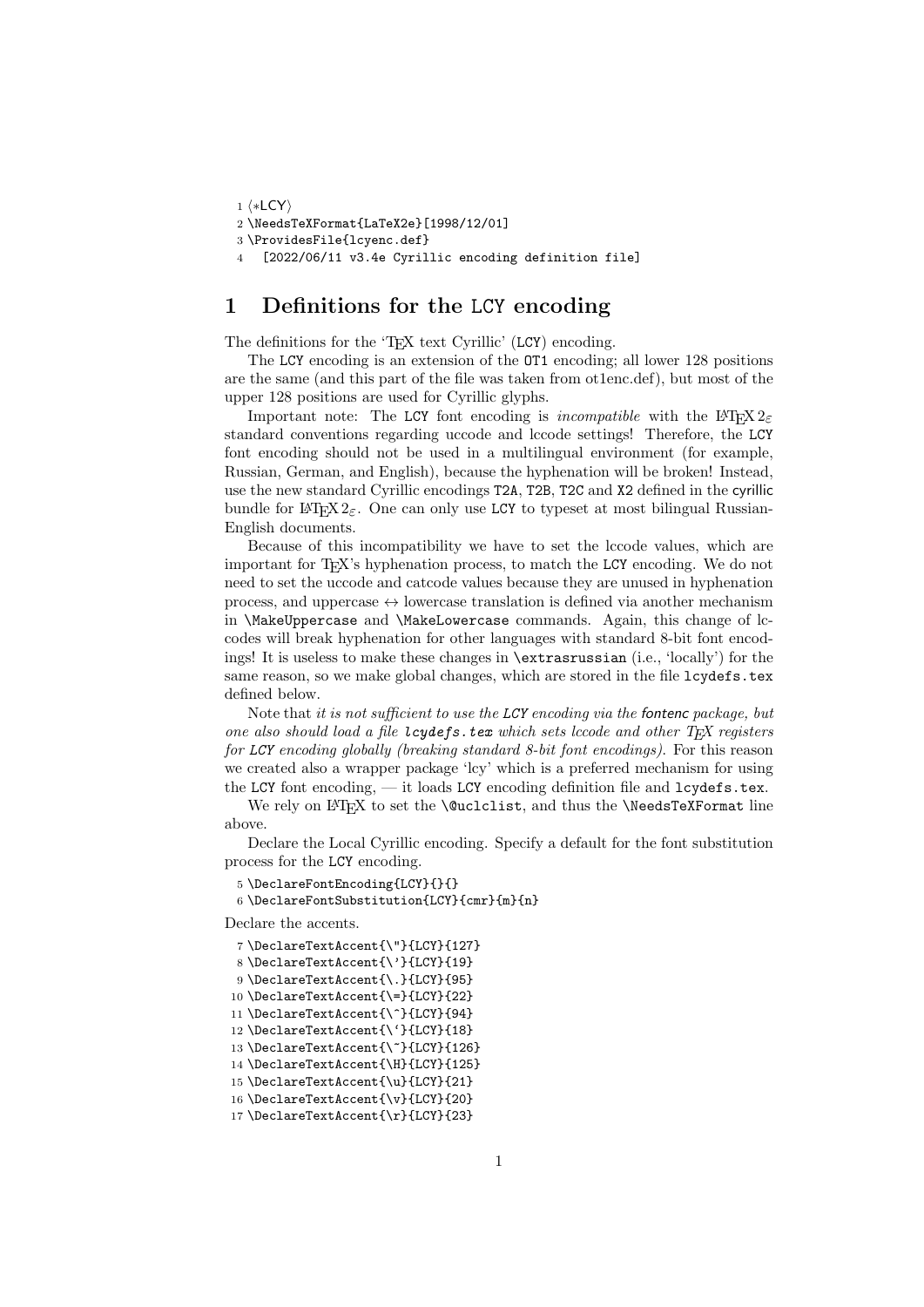A fake accent for the Cyrillic breve.

```
18 \DeclareTextCommand{\U}{LCY}[1]{\TextSymbolUnavailable{\U{#1}}#1}
```
Some accents have to be built by hand:

```
19 \DeclareTextCommand{\b}{LCY}[1]
20 {\hmode@bgroup\o@lign{\relax#1\crcr\hidewidth\sh@ft{29}%
21 \vbox to.2ex{\hbox{\char22}\vss}\hidewidth}\egroup}
22 \DeclareTextCommand{\c}{LCY}[1]
23 {\leavevmode\setbox\z@\hbox{#1}\ifdim\ht\z@=1ex\accent24 #1%
24 \else{\ooalign{\unhbox\z@\crcr\hidewidth\char24\hidewidth}}\fi}
25 \DeclareTextCommand{\d}{LCY}[1]
26 {\hmode@bgroup
27 \o@lign{\relax#1\crcr\hidewidth\sh@ft{10}.\hidewidth}\egroup}
Declare the text symbols.
28 \DeclareTextSymbol{\AE}{LCY}{29}
29 \DeclareTextSymbol{\OE}{LCY}{30}
30 \DeclareTextSymbol{\O}{LCY}{31}
31 \DeclareTextSymbol{\ae}{LCY}{26}
32 \DeclareTextSymbol{\i}{LCY}{16}
33 \DeclareTextSymbol{\j}{LCY}{17}
34 \DeclareTextSymbol{\oe}{LCY}{27}
35 \DeclareTextSymbol{\o}{LCY}{28}
36 \DeclareTextSymbol{\ss}{LCY}{25}
37 \DeclareTextSymbol{\textemdash}{LCY}{124}
38 \DeclareTextSymbol{\textendash}{LCY}{123}
39 \DeclareTextSymbol{\textexclamdown}{LCY}{60}
40 %\DeclareTextSymbol{\texthyphenchar}{LCY}{'\-}
41 %\DeclareTextSymbol{\texthyphen}{LCY}{'\-}
42 \DeclareTextSymbol{\textquestiondown}{LCY}{62}
43 \DeclareTextSymbol{\textquotedblleft}{LCY}{92}
44 \DeclareTextSymbol{\textquotedblright}{LCY}{'\"}
45 \DeclareTextSymbol{\textquoteleft}{LCY}{'\'}
46 \DeclareTextSymbol{\textquoteright}{LCY}{'\'}
Some symbols which are faked from others:
47 \DeclareTextCommand{\L}{LCY}
```

```
48 {\leavevmode\setbox\z@\hbox{L}\hb@xt@\wd\z@{\hss\@xxxii L}}
```

```
49 \DeclareTextCommand{\l}{LCY}
50 {\hmode@bgroup\@xxxii l\egroup}
```
⟨∗AAhack⟩

```
52 %\DeclareTextCommand{\AA}{LCY}
```
53 % {\leavevmode\setbox\z@\hbox{!}\dimen@\ht\z@\advance\dimen@-1ex%

```
54 % \rlap{\raise.67\dimen@\hbox{\char23}}A}
```

```
55 %\DeclareTextCommand{\aa}{LCY}{{\accent23a}}
```

```
56 ⟨/AAhack⟩
```
 $i^*A$ Ahack; In the LCY encoding 'Å' has a hand-crafted definition:

```
57 \DeclareTextCompositeCommand{\r}{LCY}{A}
```

```
58 {\leavevmode\setbox\z@\hbox{!}\dimen@\ht\z@\advance\dimen@-1ex%
```

```
59 \rlap{\raise.67\dimen@\hbox{\char23}}A}
```
 $\frac{1}{A}$ Ahack<sub>i</sub> In the LCY encoding, '£' and '\$' share a slot.

```
60 \DeclareTextCommand{\textdollar}{LCY}{\hmode@bgroup
```

```
61 \ifdim \fontdimen\@ne\font >\z@
```

```
62 \slshape
```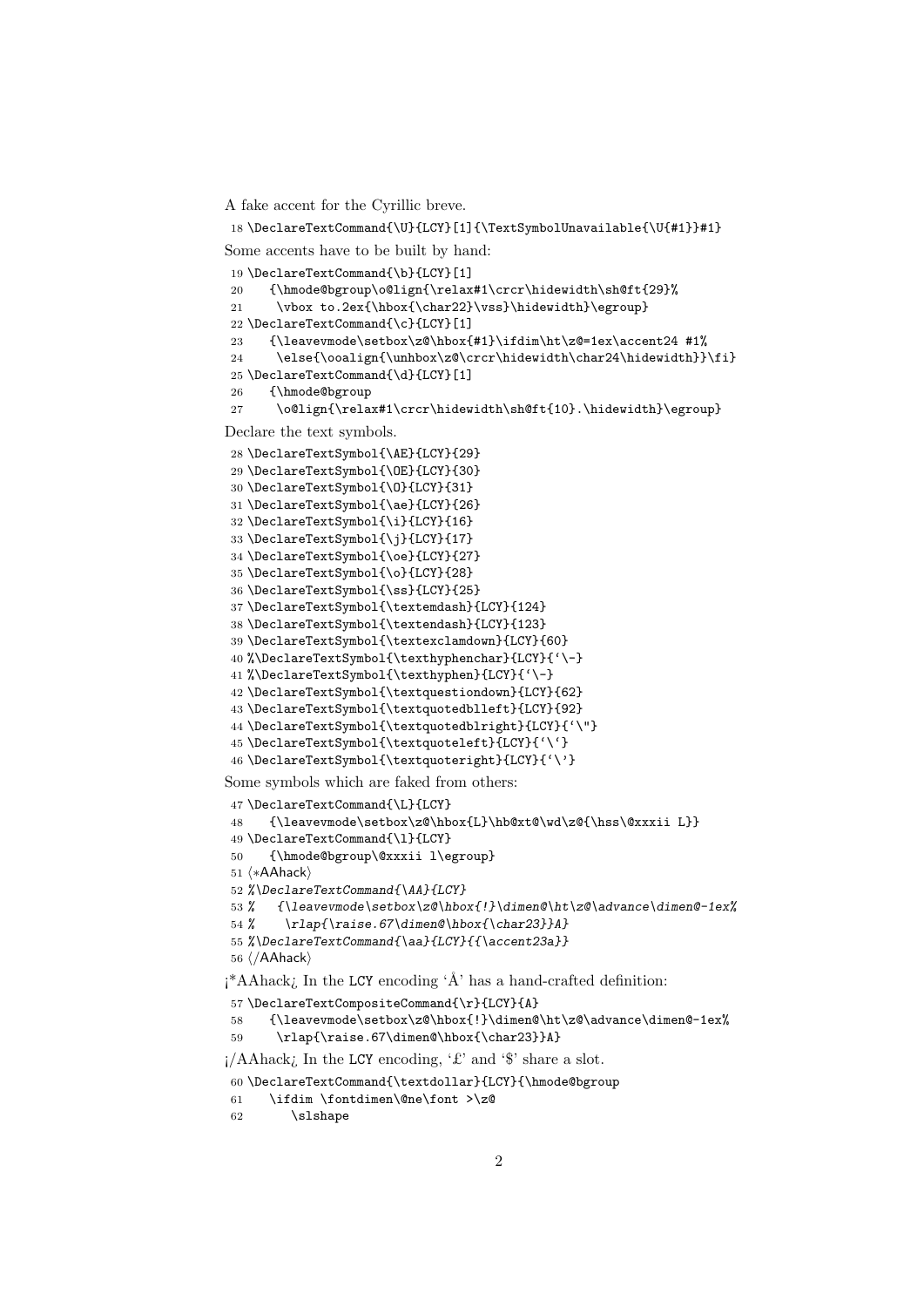```
63 \overline{)638}64 \upshape
65 \fi
66 \char'\$\egroup}
67 \DeclareTextCommand{\textsterling}{LCY}{\hmode@bgroup
68 \ifdim \fontdimen\@ne\font >\z@
69 \itshape
70 \else
71 \fontshape{ui}\selectfont
72 \qquad \qquad \fi
73 \char'\$\egroup}
```
And now, the Cyrillic part of the LCY encoding:

```
74 \DeclareTextSymbol{\CYRA}{LCY}{128}
75 \DeclareTextSymbol{\CYRB}{LCY}{129}
76 \DeclareTextSymbol{\CYRV}{LCY}{130}
77 \DeclareTextSymbol{\CYRG}{LCY}{131}
78 \DeclareTextSymbol{\CYRD}{LCY}{132}
79 \DeclareTextSymbol{\CYRE}{LCY}{133}
80 \DeclareTextSymbol{\CYRZH}{LCY}{134}
81 \DeclareTextSymbol{\CYRZ}{LCY}{135}
82 \DeclareTextSymbol{\CYRI}{LCY}{136}
83 \DeclareTextSymbol{\CYRISHRT}{LCY}{137}
84 \DeclareTextSymbol{\CYRK}{LCY}{138}
85 \DeclareTextSymbol{\CYRL}{LCY}{139}
86 \DeclareTextSymbol{\CYRM}{LCY}{140}
87 \DeclareTextSymbol{\CYRN}{LCY}{141}
88 \DeclareTextSymbol{\CYRO}{LCY}{142}
89 \DeclareTextSymbol{\CYRP}{LCY}{143}
90 \DeclareTextSymbol{\CYRR}{LCY}{144}
91 \DeclareTextSymbol{\CYRS}{LCY}{145}
92 \DeclareTextSymbol{\CYRT}{LCY}{146}
93 \DeclareTextSymbol{\CYRU}{LCY}{147}
94 \DeclareTextSymbol{\CYRF}{LCY}{148}
95 \DeclareTextSymbol{\CYRH}{LCY}{149}
96 \DeclareTextSymbol{\CYRC}{LCY}{150}
97 \DeclareTextSymbol{\CYRCH}{LCY}{151}
98 \DeclareTextSymbol{\CYRSH}{LCY}{152}
99 \DeclareTextSymbol{\CYRSHCH}{LCY}{153}
100 \DeclareTextSymbol{\CYRHRDSN}{LCY}{154}
101 \DeclareTextSymbol{\CYRERY}{LCY}{155}
102 \DeclareTextSymbol{\CYRSFTSN}{LCY}{156}
103 \DeclareTextSymbol{\CYREREV}{LCY}{157}
104 \DeclareTextSymbol{\CYRYU}{LCY}{158}
105 \DeclareTextSymbol{\CYRYA}{LCY}{159}
106 \DeclareTextSymbol{\cyra}{LCY}{160}
107 \DeclareTextSymbol{\cyrb}{LCY}{161}
108 \DeclareTextSymbol{\cyrv}{LCY}{162}
109 \DeclareTextSymbol{\cyrg}{LCY}{163}
110 \DeclareTextSymbol{\cyrd}{LCY}{164}
111 \DeclareTextSymbol{\cyre}{LCY}{165}
112 \DeclareTextSymbol{\cyrzh}{LCY}{166}
113 \DeclareTextSymbol{\cyrz}{LCY}{167}
114 \DeclareTextSymbol{\cyri}{LCY}{168}
```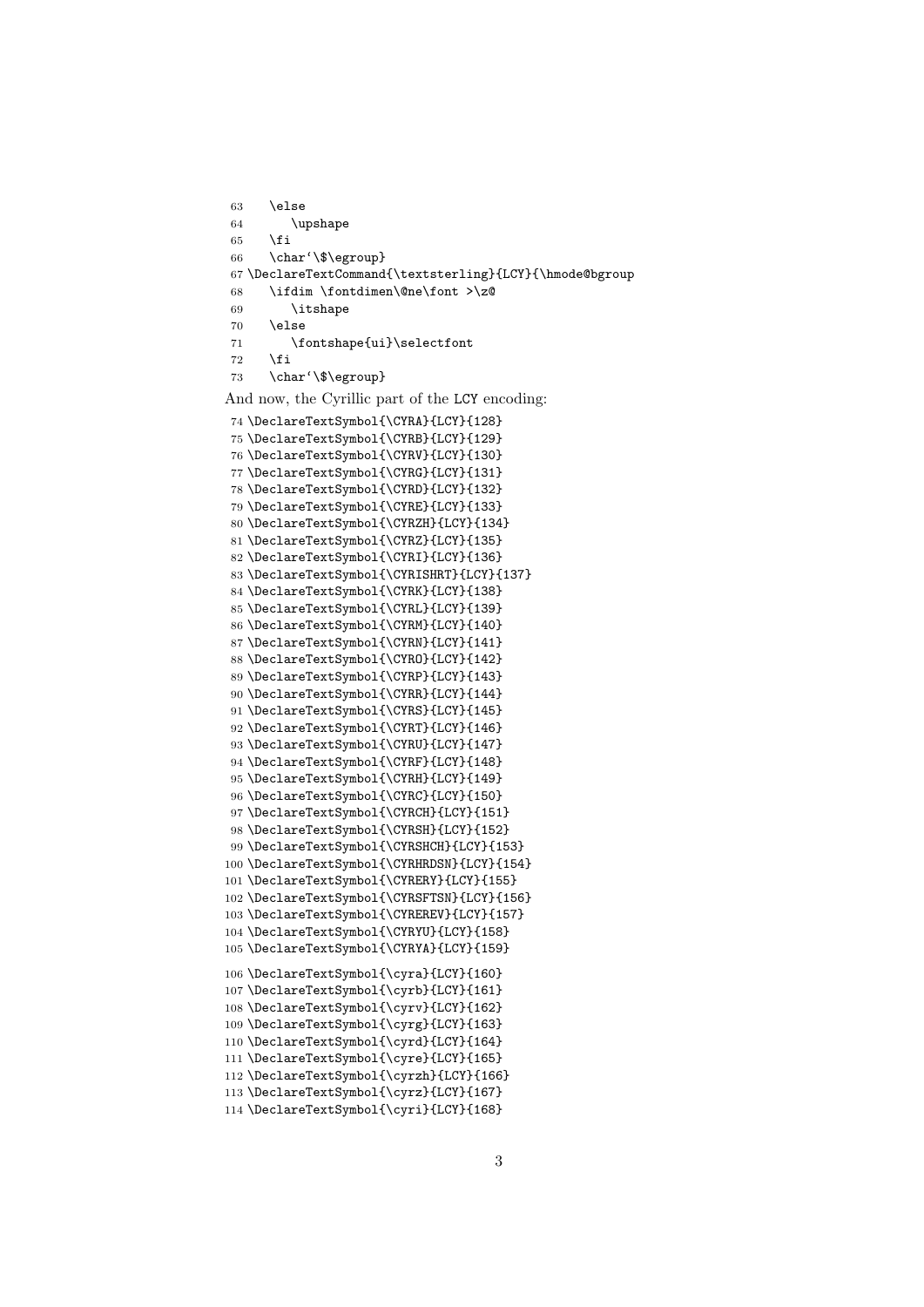```
115 \DeclareTextSymbol{\cyrishrt}{LCY}{169}
116 \DeclareTextSymbol{\cyrk}{LCY}{170}
117 \DeclareTextSymbol{\cyrl}{LCY}{171}
118 \DeclareTextSymbol{\cyrm}{LCY}{172}
119 \DeclareTextSymbol{\cyrn}{LCY}{173}
120 \DeclareTextSymbol{\cyro}{LCY}{174}
121 \DeclareTextSymbol{\cyrp}{LCY}{175}
122 \DeclareTextSymbol{\cyrr}{LCY}{224}
123 \DeclareTextSymbol{\cyrs}{LCY}{225}
124 \DeclareTextSymbol{\cyrt}{LCY}{226}
125 \DeclareTextSymbol{\cyru}{LCY}{227}
126 \DeclareTextSymbol{\cyrf}{LCY}{228}
127 \DeclareTextSymbol{\cyrh}{LCY}{229}
128 \DeclareTextSymbol{\cyrc}{LCY}{230}
129 \DeclareTextSymbol{\cyrch}{LCY}{231}
130 \DeclareTextSymbol{\cyrsh}{LCY}{232}
131 \DeclareTextSymbol{\cyrshch}{LCY}{233}
132 \DeclareTextSymbol{\cyrhrdsn}{LCY}{234}
133 \DeclareTextSymbol{\cyrery}{LCY}{235}
134 \DeclareTextSymbol{\cyrsftsn}{LCY}{236}
135 \DeclareTextSymbol{\cyrerev}{LCY}{237}
136 \DeclareTextSymbol{\cyryu}{LCY}{238}
137 \DeclareTextSymbol{\cyrya}{LCY}{239}
138 \DeclareTextSymbol{\CYRYO}{LCY}{240}
139 \DeclareTextSymbol{\cyryo}{LCY}{241}
140 \DeclareTextSymbol{\CYRGUP}{LCY}{242}
141 \DeclareTextSymbol{\cyrgup}{LCY}{243}
142 \DeclareTextSymbol{\CYRIE}{LCY}{244}
143 \DeclareTextSymbol{\cyrie}{LCY}{245}
144 \DeclareTextSymbol{\CYRII}{LCY}{246}
145 \DeclareTextSymbol{\cyrii}{LCY}{247}
146 \DeclareTextSymbol{\CYRYI}{LCY}{248}
147 \DeclareTextSymbol{\cyryi}{LCY}{249}
148 \DeclareTextSymbol{\CYRUSHRT}{LCY}{250}
149 \DeclareTextSymbol{\cyrushrt}{LCY}{251}
150 \DeclareTextSymbol{\cyrdash}{LCY}{196}
151 \DeclareTextSymbol{\textcurrency}{LCY}{197}
152 \DeclareTextSymbol{\textnumero}{LCY}{252}
153 \DeclareTextSymbol{\guillemotleft}{LCY}{253}
154 \DeclareTextSymbol{\guillemetleft}{LCY}{253}
155 \DeclareTextSymbol{\guillemotright}{LCY}{254}
156 \DeclareTextSymbol{\guillemetright}{LCY}{254}
157 \DeclareTextSymbol{\quotedblbase}{LCY}{255}
Text composites. The following declarations will not work for 8-bit chars generated
```
via inputenc unless a dblaccnt package is used.

\DeclareTextComposite{\"}{LCY}{\CYRE}{240}

\DeclareTextComposite{\"}{LCY}{\cyre}{241}

\DeclareTextComposite{\U}{LCY}{\CYRI}{137}

\DeclareTextComposite{\U}{LCY}{\cyri}{169}

 \DeclareTextComposite{\"}{LCY}{\CYRII}{248} \DeclareTextComposite{\"}{LCY}{\cyrii}{249}

\DeclareTextComposite{\U}{LCY}{\CYRU}{250}

\DeclareTextComposite{\U}{LCY}{\cyru}{251}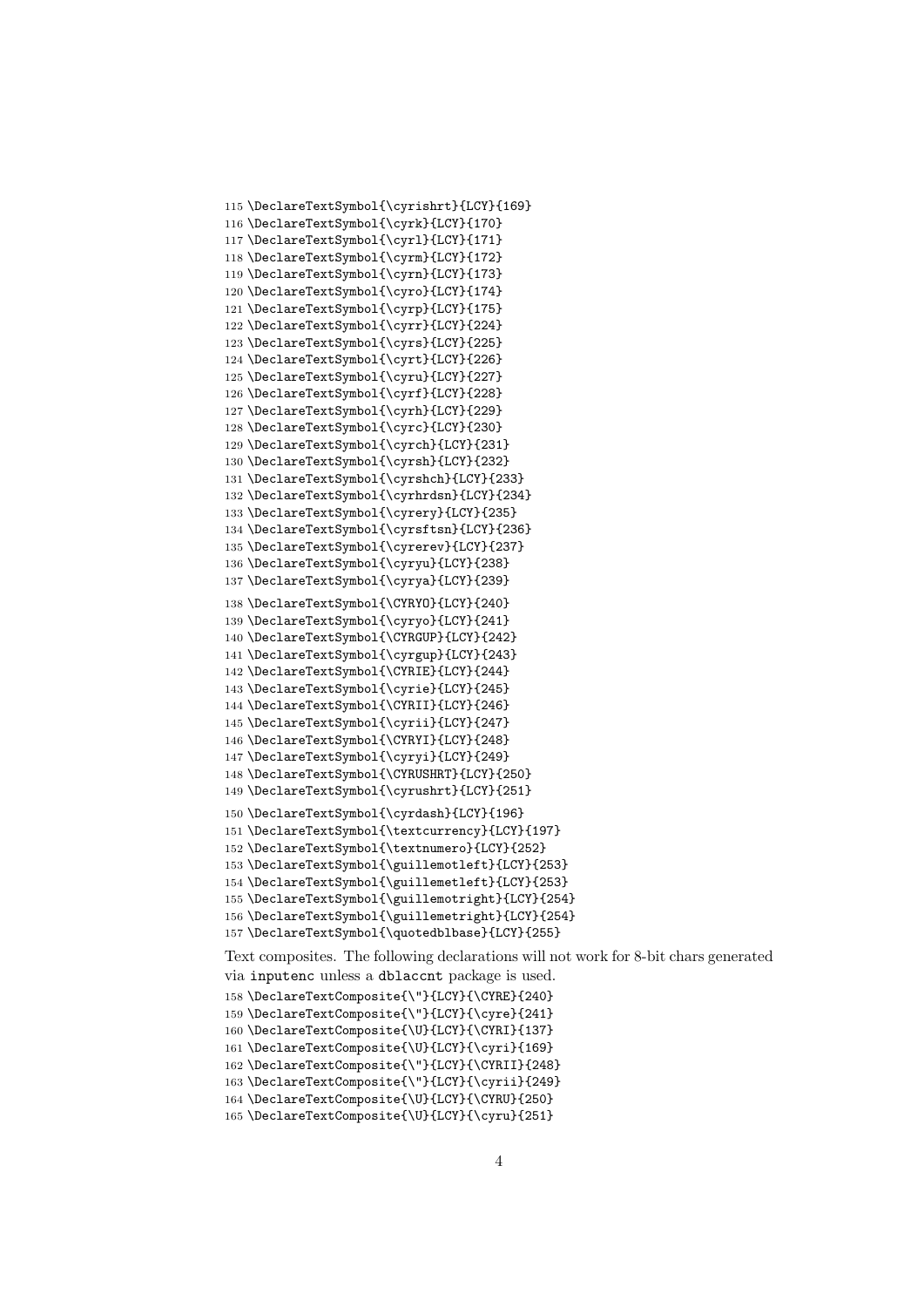⟨/LCY⟩

## 2 Setup {cat,uc,lc,sf,math}code values for LCY font encoding

We store this setup in a separate file,  $l$ cydefs.tex, which is used also in a 'cyrplain' bundle for Plain T<sub>E</sub>X.

```
167 ⟨∗LCYdefs⟩
168 \def\letter#1 #2 {%
Do not break inputenc:
169 \ifnum\catcode#1=13\else\catcode#1=11 \catcode#2=11 \fi
170 \uccode#1=#1 \uccode#2=#1
171 \lccode#1=#2 \lccode#2=#2
172 \sfcode#1=999 \sfcode#2=1000
173 \count255=#1 \advance\count255 "7000 \mathcode#1=\count255
174 \count255=#2 \advance\count255 "7000 \mathcode#2=\count255
175 }
176 \letter 128 160
177 \letter 129 161
178 \letter 130 162
179 \letter 131 163
180 \letter 132 164
181 \letter 133 165
182 \letter 134 166
183 \letter 135 167
184 \letter 136 168
185 \letter 137 169
186 \letter 138 170
187 \letter 139 171
188 \letter 140 172
189 \letter 141 173
190 \letter 142 174
191 \letter 143 175
192 \letter 144 224
193 \letter 145 225
194 \letter 146 226
195 \letter 147 227
196 \letter 148 228
197 \letter 149 229
198 \letter 150 230
199 \letter 151 231
200 \letter 152 232
201 \letter 153 233
202 \letter 154 234
203 \letter 155 235
204 \letter 156 236
205 \letter 157 237
206 \letter 158 238
207 \letter 159 239
208 \letter 240 241
209 \letter 242 243
```